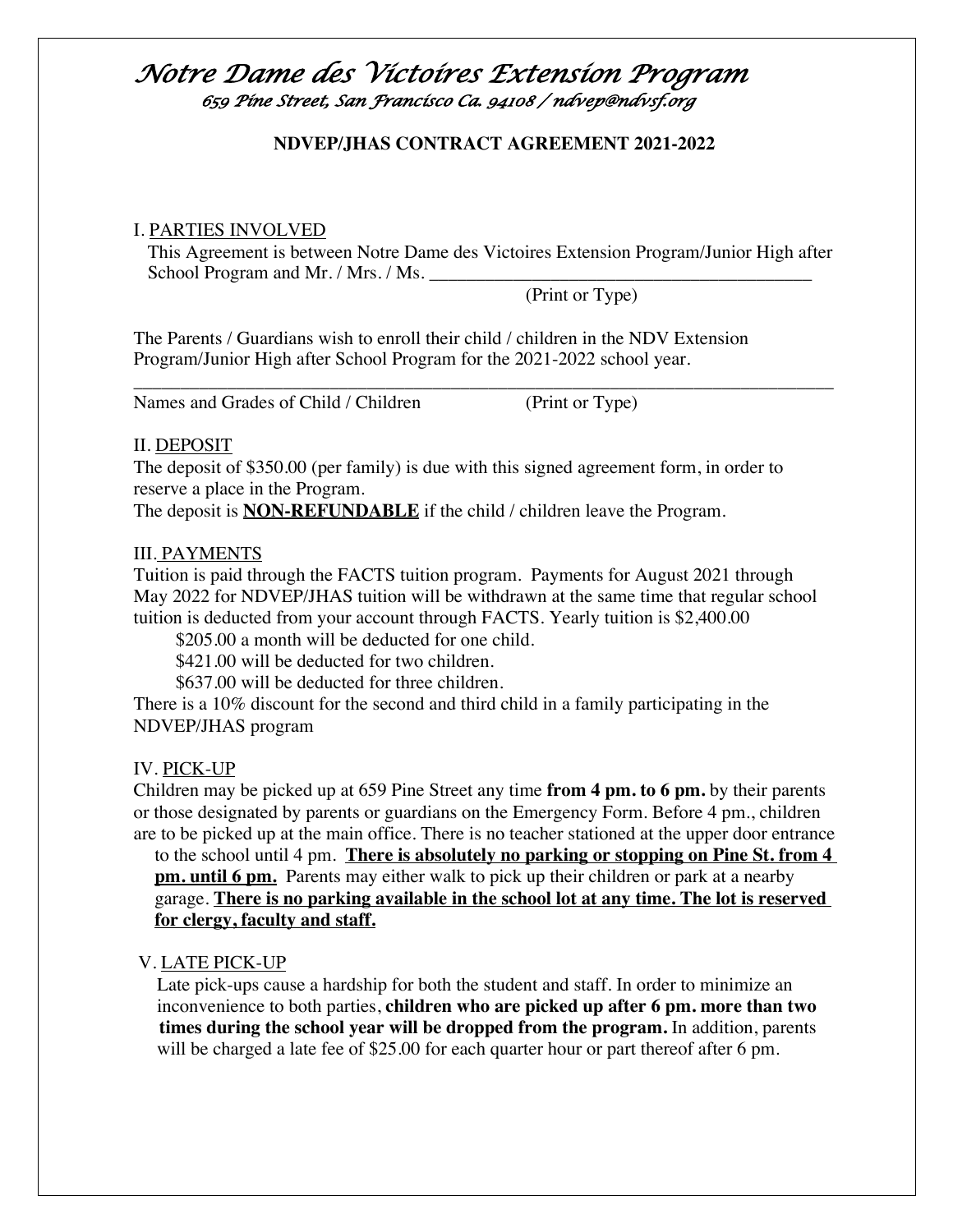#### VI. TERMINATION:

This agreement will be in effect for the entire 2021-2022 School Year. Either party, the Parent or Guardians, or NDVEP/JHAS can terminate the Contract.

 Termination by Parents - Written notice to the Director of NDVEP/JHAS giving the date of termination. (Deposit is NON- REFUNDABLE).

 Termination by the Program - 1. Non-payment of fees when due.

> 2. Picking up a child or children after 6 pm. more than two times during the school year.

 3. A decision on the part of the NDVEP/JHAS Director and staff that the Program cannot meet the Child/Children's needs or should student not behave accordingly to Student Handbook.

### CONTRACT AGREEMENT WILL BECOME EFFECTIVE UPON:

I. Payment of deposit

II. Completion and signing of this Fee Agreement form

| Parent/Guardian             | Date |
|-----------------------------|------|
|                             |      |
|                             |      |
| NDVEP/JHAS Program Director | Date |
| Maria Hoyt                  |      |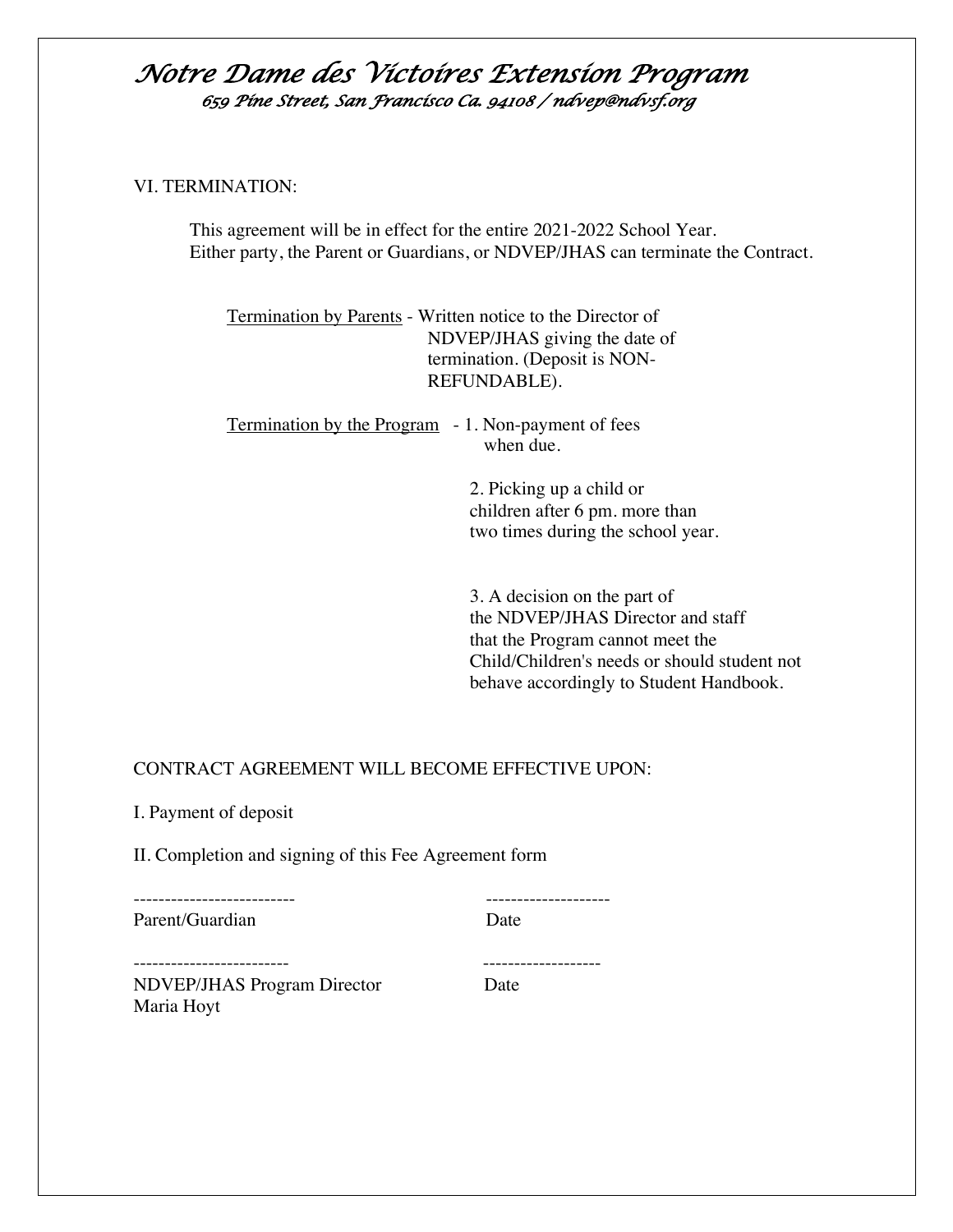# **EMERGENCY FORM (Please completely fill out)**

| <b>Student's Last Name</b>                                                                                                                                                                                                    | First Name                              | Grade<br>Birthdate                                                                                       |
|-------------------------------------------------------------------------------------------------------------------------------------------------------------------------------------------------------------------------------|-----------------------------------------|----------------------------------------------------------------------------------------------------------|
| <u> 1989 - Andrea Andrew Maria III, martin a fara a tsail an t-Alban ann an t-Alban an t-Alban ann an t-Alban an </u><br><u> 1989 - Johann Barbara, martxa alemani</u> a<br>Mother                                            | <u> 1989 - Johann Barbara, martin a</u> | Does your child have a phone? Yes No                                                                     |
|                                                                                                                                                                                                                               |                                         |                                                                                                          |
| Father                                                                                                                                                                                                                        |                                         |                                                                                                          |
|                                                                                                                                                                                                                               |                                         |                                                                                                          |
| Guardian                                                                                                                                                                                                                      |                                         |                                                                                                          |
| Home has been a series of the series of the series of the series of the series of the series of the series of the series of the series of the series of the series of the series of the series of the series of the series of |                                         | $Cell$ $E-mail$ $E-mail$                                                                                 |
| Illness, accident or leaving school premises:                                                                                                                                                                                 |                                         | In the event of serious illness or accident, when I cannot be reached I wish one of the                  |
| following to be notified: family member or friend                                                                                                                                                                             |                                         |                                                                                                          |
| Name                                                                                                                                                                                                                          | Address                                 | Telephone                                                                                                |
|                                                                                                                                                                                                                               |                                         |                                                                                                          |
|                                                                                                                                                                                                                               |                                         |                                                                                                          |
|                                                                                                                                                                                                                               |                                         | If one of the above cannot be reached, I wish my child to be taken to the hospital.<br>$Yes$ No $Or to:$ |
| Hospital                                                                                                                                                                                                                      |                                         | Telephone                                                                                                |
| Doctor's name and telephone:                                                                                                                                                                                                  |                                         |                                                                                                          |
| and any medications currently taken.                                                                                                                                                                                          |                                         | Special instructions: Specify here and on the reverse side any allergies or physical limitations         |
| Parent's business address and telephone                                                                                                                                                                                       |                                         |                                                                                                          |
| Mother's<br><b>Last Name</b>                                                                                                                                                                                                  | <b>First Name</b>                       | Work address and phone number                                                                            |
| Father's<br><b>Last Name</b>                                                                                                                                                                                                  | <b>First Name</b>                       | Work address and phone number                                                                            |
|                                                                                                                                                                                                                               |                                         |                                                                                                          |